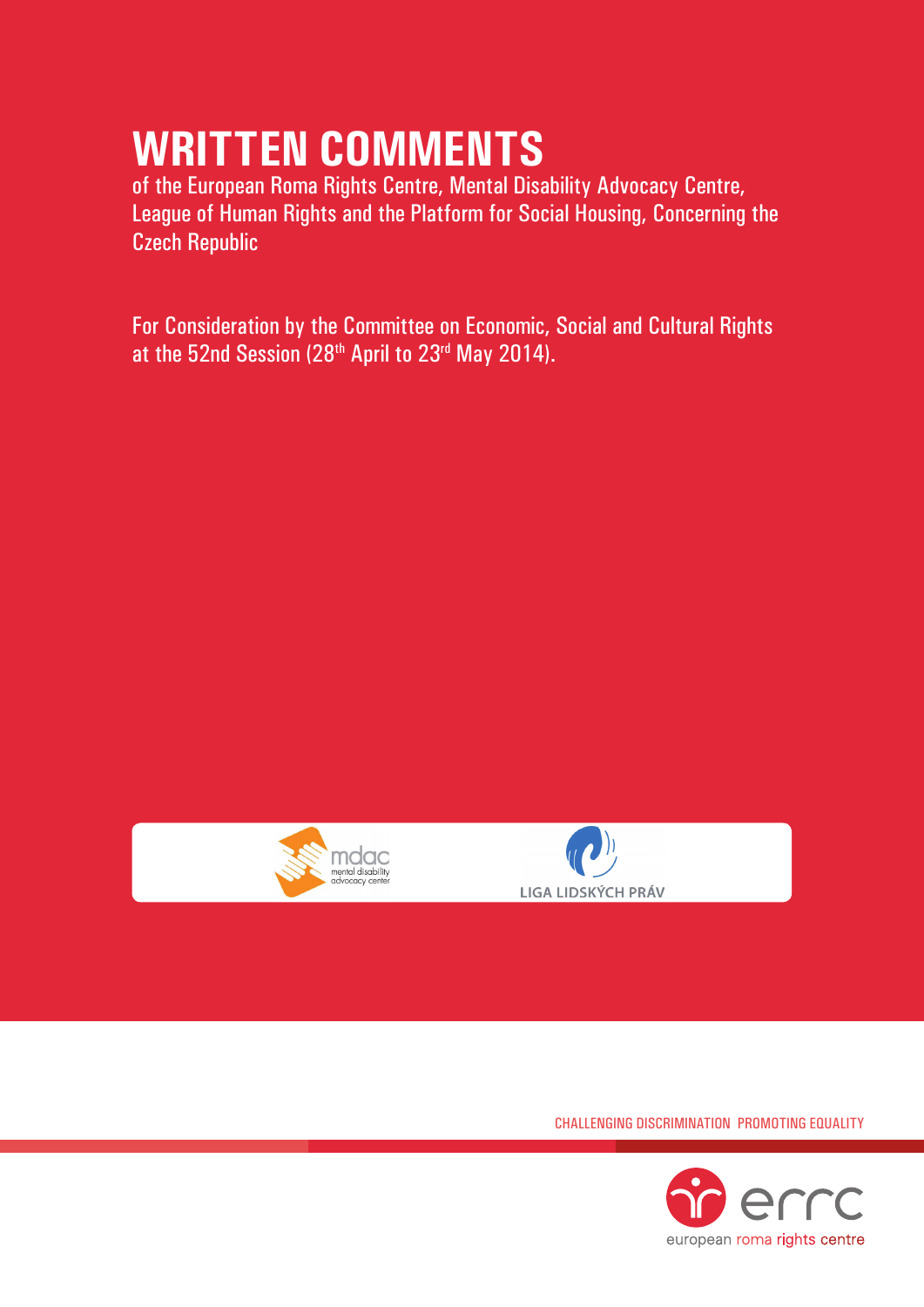# **tablE of contents**

| <b>Introduction</b>                                             | 3        |
|-----------------------------------------------------------------|----------|
| <b>Housing and an Adequate Standard of Living - Articles 11</b> | $\Delta$ |
| <b>Access to Education -Articles 13</b>                         | 6        |
| <b>Recommendations</b>                                          | 10       |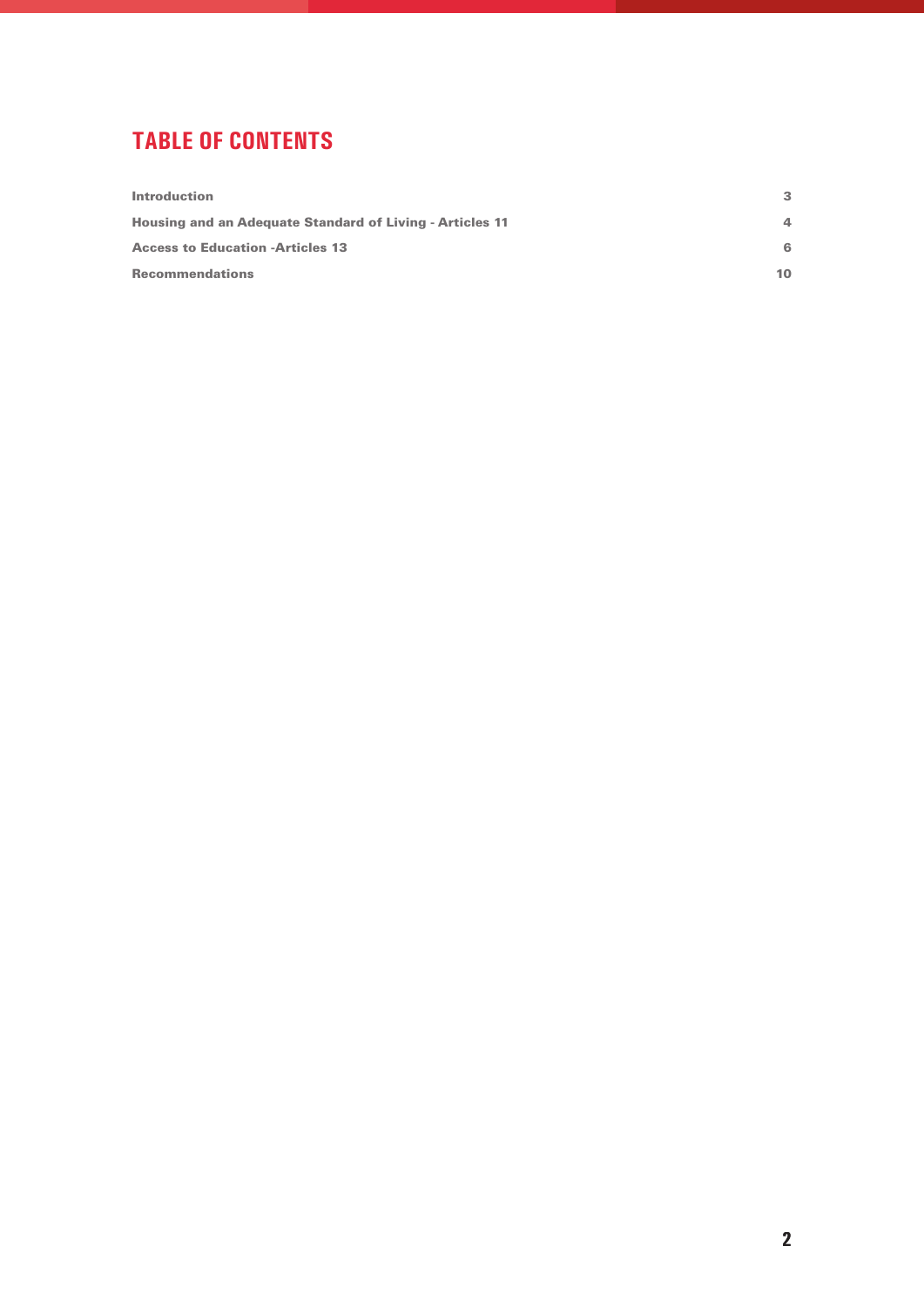### **Introduction**

This submission is presented by the European Roma Rights Centre (ERRC),<sup>1</sup> Mental Disability Advocacy Centre (MDAC)<sup>2</sup>, League of Human Rights (LIGA)<sup>3</sup>, and the Platform for Social Housing.<sup>4</sup> Our organisations would like to provide supporting evidence for consideration by the Committee on Economic, Social and Cultural Rights (the Committee) during its second periodic review of the Czech Republic. The submission provides a factual base and recommendations for two key issues of the right to education and housing. It concentrates on these selected questions from the List of Issues previously sent by the Committee to the Czech Government:<sup>5</sup>

#### **A r t i c l e 2 , p a r a g r a p h 2 – N o n - d i s c r i m i n a t i o n**

5. With regard to addressing social exclusion of the Roma, please explain to what extent the changes introduced in the areas of housing, promotion of employment and education, as recommended by the 2005 analysis mentioned in paragraphs 64 and 66 of the State report, as well as the implementation of the 2010 Roma Integration Concept have brought about progress in the integration of Roma and in their enjoyment of economic, social and cultural rights.

#### **ARTICLE 11 - THE RIGHT TO AN ADEQUATE STANDARD OF LIVING**

15. Please provide information on the impact of the implementation of the 2011-2015 Strategy for Combating Social Exclusion on the enjoyment of the right to an adequate standard of living by the most disadvantaged and marginalized groups.

16. Please clarify the conditions under which a person may be subject to forced eviction without being provided with alternative housing, bearing in mind the Committee's general comment No. 7 (1997) on the right to adequate housing: forced evictions.

#### **A r t i c l e s 1 3 a n d 1 4 – T h e r i g h t t o e d u c a t i o n**

21. Please explain why how the State party's "racially neutral" education system continues to lead to overrepresentation of Roma children in certain programmes and classes, a concern raised by the Committee in 2002 in paragraph 23 of the concluding observations.<sup>6</sup>

The ERRC has worked in the Czech Republic since 1996, and has documented widespread and systematic discrimination against Roma in the areas of education, housing, health, access to services, and employment. The ERRC has also recorded and litigated several cases of violent hate crimes, hate speech and anti-Roma marches. It is estimated that up to 300 000 Roma live in the Czech Republic.7

The chapter on housing was prepared in collaboration with the Platform on Social Housing.

- **1** The ERRC is an international public interest law organisation engaging in a range of activities aimed at combating anti-Romani racism and human rights abuse of Roma, in particular strategic litigation, international advocacy, research and policy development, and training of Romani activists. See: www.errc.org.
- **2** The Mental Disability Advocacy Center is an international non-governmental human rights organisation headquartered in Budapest, Hungary. MDAC has been working with Czech NGO partners since 2002. The organisation advances the rights of children and adults with intellectual disabilities and those with psycho-social (mental health) disabilities. MDAC does this through a combination of strategic litigation, research, advocacy and capacity-building, and the organisation has participatory status at the Council of Europe and special consultative status at the UN Economic and Social Council. See: www.mdac.info.
- **3** The League of Human Rights (LIGA) is a Czech human rights organisation, which advances the rights and freedoms of all people the Czech Republic. In our work, we mainly focus on the rights of especially vulnerable persons or persons facing social exclusion, such as the rights of children, persons with disabilities or victims of police violence. Our vision is just, free and engaged society for all. See: www.llp.cz/en.
- **4** The Platform for Social Housing is a platform of Czech NGOs and expert association which advocates for the introduction of social housing policies and practices in the Czech Republic, and monitors the implementation of the current policies and their impacts on vulnerable groups. The platform currently consists of 32 members, of which 20 are organisations (social housing and social services providers, and human rights organisations). Among others, all Czech members of FEANTSA are included. See: http://www.socialnibydleni.org/.
- **5** UN Committee on Economic, Social and Cultural Rights, List of issues in relation to the second periodic report of the Czech Republic, 19. December, 2013, available at: http://tbinternet.ohchr.org/\_layouts/treatybodyexternal/SessionDetails1.aspx?SessionID=820&Lang=en.
- **6** [Amnesty International and the European Roma Rights Centre, *Five more years of injustice* (November 2012), pp. 1-2: "… Romani children continue to be over-represented in schools and classes designed for children with mild mental disabilities. … There are shortcomings in the Czech educational system that obstruct the inclusion of Romani children in integrated mainstream education. To date, the government has failed to end racial segregation in Czech schools or effectively implement its own, more inclusive education policies, such as the National Action Plan for Inclusive Education (NAPIE) and the Strategy for Combating Social Exclusion for 2011-2015."
- **7** UNDP, *The Housing Situation of Roma Communities: Regional Roma Survey 2011,* p. 41.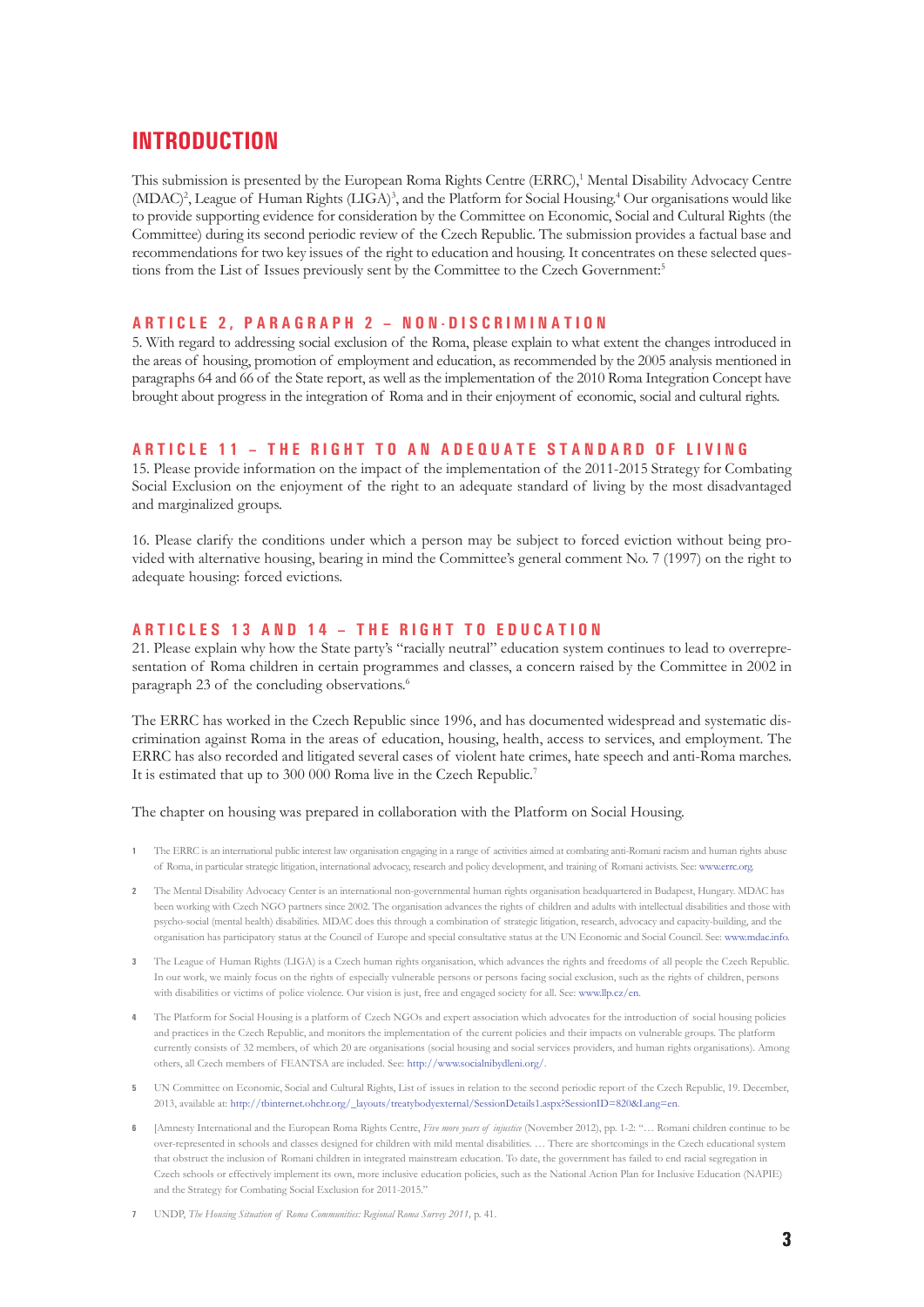# **Housing and an adequate standard of living – Article 11**

#### **E v i c t i o n s**

In the Czech Republic, there are a number of laws dealing with housing issues – buildings' erection and demolition,<sup>8</sup> rent,<sup>9</sup> ownership<sup>10</sup> and cooperative housing.<sup>11</sup> One of the main problems Roma face in the housing sphere in the Czech Republic is the problem of forced evictions.

There are several reasons why Roma and other socially vulnerable groups in the Czech Republic are being evicted. The evictions are usually exercised in an organised way and affect several families.<sup>12</sup> The laws which are used the most frequently for evictions are the Czech Civil Code<sup>13</sup> and the Building Act.<sup>14</sup> The most frequently reported reason for evictions are problems with rental contracts determined by the Civil Code, including tenants not paying rent; dangerous and unhealthy living conditions and the dangerous state of the building/flat. The Building Act allows the Building Office to order demolition of a building threatening lives and health of others, security, environment or property of others.15 The Building Act gives the owners of such buildings the opportunity to legalise their buildings, if the building can be shown to meet the prescribed criteria.<sup>16</sup> However, the procedure is administratively complicated.

The ERRC has monitored two evictions in the towns of Ostrava and Ústí nad Labem executed in the period of 2012-2013. The case in Ostrava demonstrates the general procedure applied by the Czech authorities and the consequences for the affected Roma.<sup>17</sup>

On 3rd August 2012 the Head of Ostrava's Construction Office delivered an eviction notice to more than 70 families living in rented housing on Přednádraží Street, Ostrava-Přívoz, the majority of which were Romani families. The eviction order declared the houses of Přednádraží Street unsafe for human habitation due to damage to the structure and electrical installations, as well as inadequate sanitation. The local authorities completely failed to consult the Roma families adequately before the planned eviction and provided only one day's notice<sup>18</sup>. Not all the evicted families were provided with alternative accommodation and no family was provided a sustainable solution.19 The privately-owned dormitories offered (to fourteen families only) as alternative housing were inadequate as they assigned in most cases one room to each family – some of which have up to nine members. Moreover, rental prices for a room at the dormitories are more than double what the families were previously paying for a flat and this raised serious concern about their ability to afford the proposed alternative. Finally, similar bad sanitary conditions, which served as a main argument for evictions, were found in the private dormitories where some of the evicted Roma suffered dysentery.<sup>20</sup> Due to the discrimination in the official rental market and inability to pay regular rents, the evicted Roma families could not find alternative accommodation. The evicted families had no other choice than to move to dormitories as they did not meet the criteria set up by the local authorities for being eligible for social housing. The criteria include a requirement of regular employment or being retired, which were not met by most of the Roma from Přednádraží Street.<sup>21</sup>

- **9** Act no. 40/1964 Coll. the Civil Code. Since January 1, 2014, a new Civic Code, with amendments to rental contracts, is in force; Act no..128/2000 Coll. on Municipalities.
- **10** Act no. 72/1994 Coll. on Ownership of Flats.
- **11** Act no. 40/1964 Coll. Civil Code; Act no. 513/1991 Coll. Commercial Code.
- **12** Czech Helsinki Committee, *Romové a potřeby bydlení*, 2008, available at: http://www.helcom.cz/view.php?cisloclanku=2009042106.
- **13** *Ibid*, Supra, note 117.
- **14** Act no. 183-2006 Coll. Building Act, note 116.
- **15** *Ibid*., Art. 129 (1,a).
- **16** Act no. 183-2006 Coll. Building Act, Art. 129 (2,3).
- **17** ERRC, Country Profiles 2011-2013: Czech Republic, pp. 31-38.
- **18** ERRC, Amnesty International, *Ostrava Municipality must Act Now to Provide a Sustainable Housing Solution for Roma*, available at: http://www.errc.org/ article/ostrava-municipality-must-act-now-to-provide-a-sustainable-housing-solution-for-roma/4056.
- **19** ERRC, Amnesty International, *Roma families at imminent risk of forced evictions,* available at: http://www.errc.org/article/czech-republic-roma-families-atimminent-risk-of-forced-eviction/4034.
- **20** Romea, *Dysentery on the rise in Ostrava residential hostels*, available at: http://www.romea.cz/en/news/czech/czech-republic-dysentery-on-the-rise-inostrava-s-residential-hotels.
- **21** Romea, *Power cut to ghetto, Romani residents plan temporary move,* available at: http://www.romea.cz/en/news/czech/czech-republic-power-cut-to-ghettoromani-residents-plan-temporary-move.

**<sup>8</sup>** Act no. 183-2006 Coll. Building Act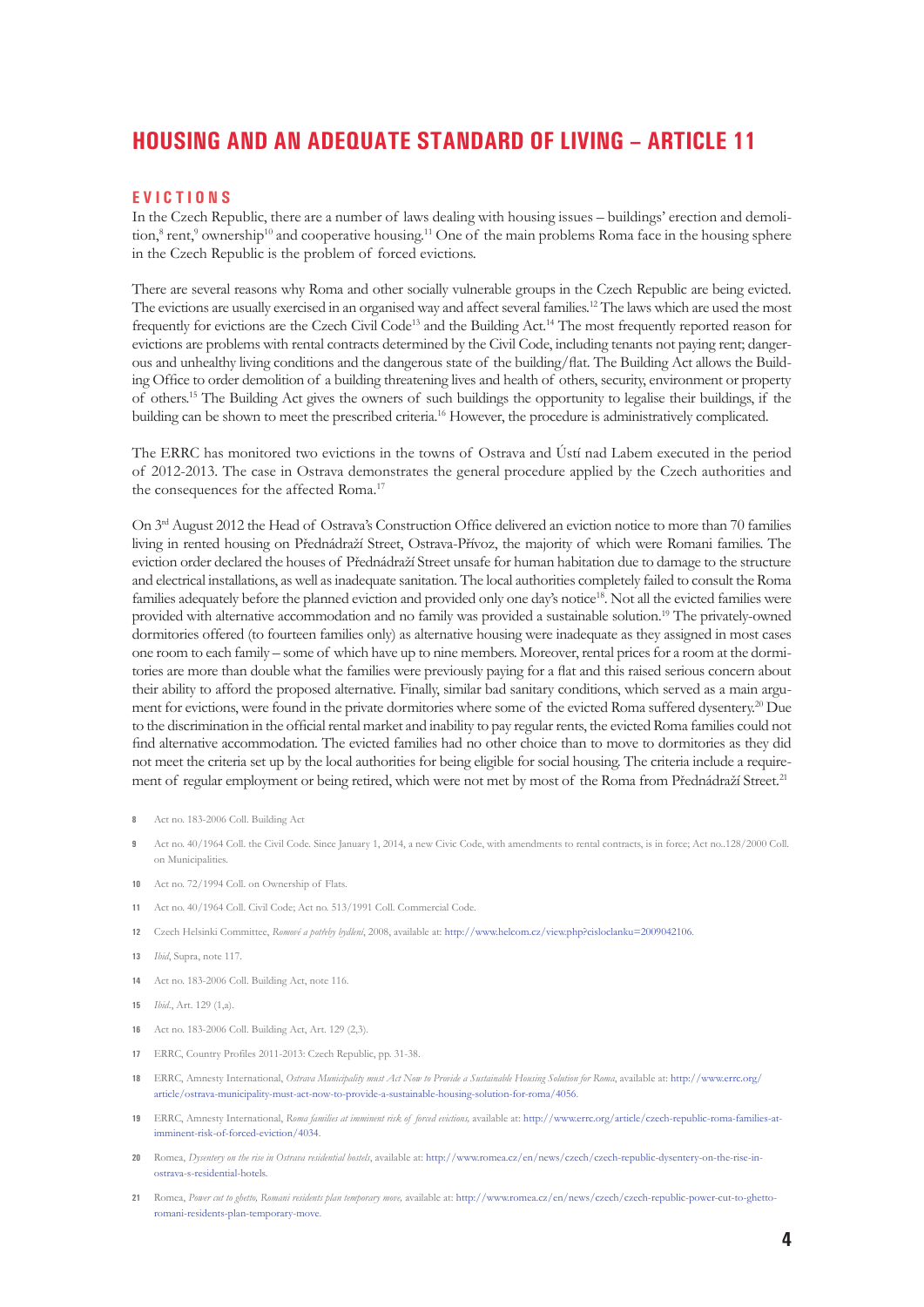On 1 January 2014, a new Civic Code came into force. The new Code significantly restricts the rights of tenants. For example, renting contract terminations do not have to be reviewed by courts anymore; hence it will remain up to a tenant to file a law suit in all termination cases. The notice period can be skipped should the tenant break her obligations in a 'specifically serious way', under which is meant mainly failure to pay rent for a three-months period. The provision obliging owners wishing to terminate a contract to provide equivalent alternative housing was entirely abandoned. Finally, the maximal deposit limit has been raised from three times the monthly rent amount to six times the monthly rent amount.

#### **S o c i a l h o u s i n g**

Experts estimate that 30 000 people live under substandard living conditions in the Czech Republic, and an additional 100 000 live in uncertain or unsuitable conditions according to European Typology of Homelessness and Housing Exclusion (ETHOS).<sup>22</sup> Among the hidden homeless, there has been an increasing number of youth, physically handicapped, women, and whole families with children. Among youth the most endangered are the people who are leaving institutional care. The share of women among homeless has been estimated to have increased from 5% in the beginning of the 1990s to 17% in 2009; 4% of clients were over 60 years old (clients of Naděje, c. a.).23

According to the EC/UNDP/WB 2011 Regional Roma Housing survey, almost half of the Roma in the Czech Republic (48%) feel under threat of evictions: 18% feel worried and 30% very worried that they will be evicted in the near future. In the comparative perspective of all 11 countries, the situation with eviction threats is the worst in the Czech Republic, where the largest share of Roma is afraid of evictions.

While Roma are statistically underrepresented in the group of visible homeless, their housing conditions have been deteriorating since the 1990s. A previously centralised state housing stock was, through previous decentralisation policies, transferred to the administration of local authorities. Since the 1990s, most of the local authorities decided to privatise their housing capacities and up to 90% of the municipal housing stock has been privatised to date. Roma, low-income and indebted households were those who lost out during privatisation: they were not allowed, offered or capable of buying the flats they were renting from the municipalities, and their housing, especially in lucrative areas of cities, was sold to private landlords. The new owners evicted Roma from city centres to peripheries, from developed areas to structurally disadvantaged regions. The government has not introduced any policy to control or revert these processes, and Roma continue to be evicted from cities.

For many Romani families the only way to find accommodation is through privately (or municipally)-owned residential hostels, as they are systematically denied housing on the official housing market.<sup>24</sup> Although in 2011, the allocation of housing subsidies was transferred from the discretion of the local authorities to State Labour offices, the Labour offices continued the established practice of paying these subsidies directly to the landlords of residential hostels. This practice of bypassing the subsidy beneficiaries was restricted only in November 2013 with a new set of normative instructions of the Ministry of Labour and Social Affairs. State support is calculated as a proportion (depending on the subjective assessment of a local officer) of the rents, and, unless selected as a case of special attention, there is no ceiling on its amount.<sup>25</sup> The processes of eviction of Roma from municipal housing, creation of segregated neighbourhoods in structurally disadvantaged areas, and subsidy preference for substandard housing in residential hostels has driven an increasing number of Roma, and other disadvantaged groups, into functional homelessness according to the ETHOS typology.

There has been no systematic policy on social housing in the Czech Republic. Since the 1990s experts have called for the introduction of a Social Housing Act, but no government has presented it. Around 80% of overall government housing expenditure has been directed to support the building owners, which means that the government has supported the housing of higher-income groups. Recently, the Ministry of Regional Development and the Ministry of Labour and Social Affairs have been jointly preparing a new comprehensive Concept of Social Housing, and some early draft suggests that the situation of many Czech citizens including Roma,

**22** Hradecký et al. (2012): *Souhrnný materiál pro tvorbu koncepce práce s bezdomovci na období do roku 2020.* Praha: MPSV.

**23** MPSV (2012): *Koncepce prevence a řešení problematiky bezdomovectví do roku 2020*.

**<sup>24</sup>** Agency for Social Inclusion, *Residential dormitories do not solve the situation of socially vulnerable people in the long-term perspective*, available at: http://www. socialni-zaclenovani.cz/ubytovny-nemohou-dlouhodobe-resit-situaci-socialne-slabych-uvadi-vyzkum.

**<sup>25</sup>** Czech Radio, *Interview with Martin Šimáček, Director of the Agency for Social Inclusion*, available at:: http://www.rozhlas.cz/zpravy/politika/\_zprava/zanefungujici-kanalizaci-v-prednadrazi-muze-mesto-ostrava-rika-martin-simacek--1101638.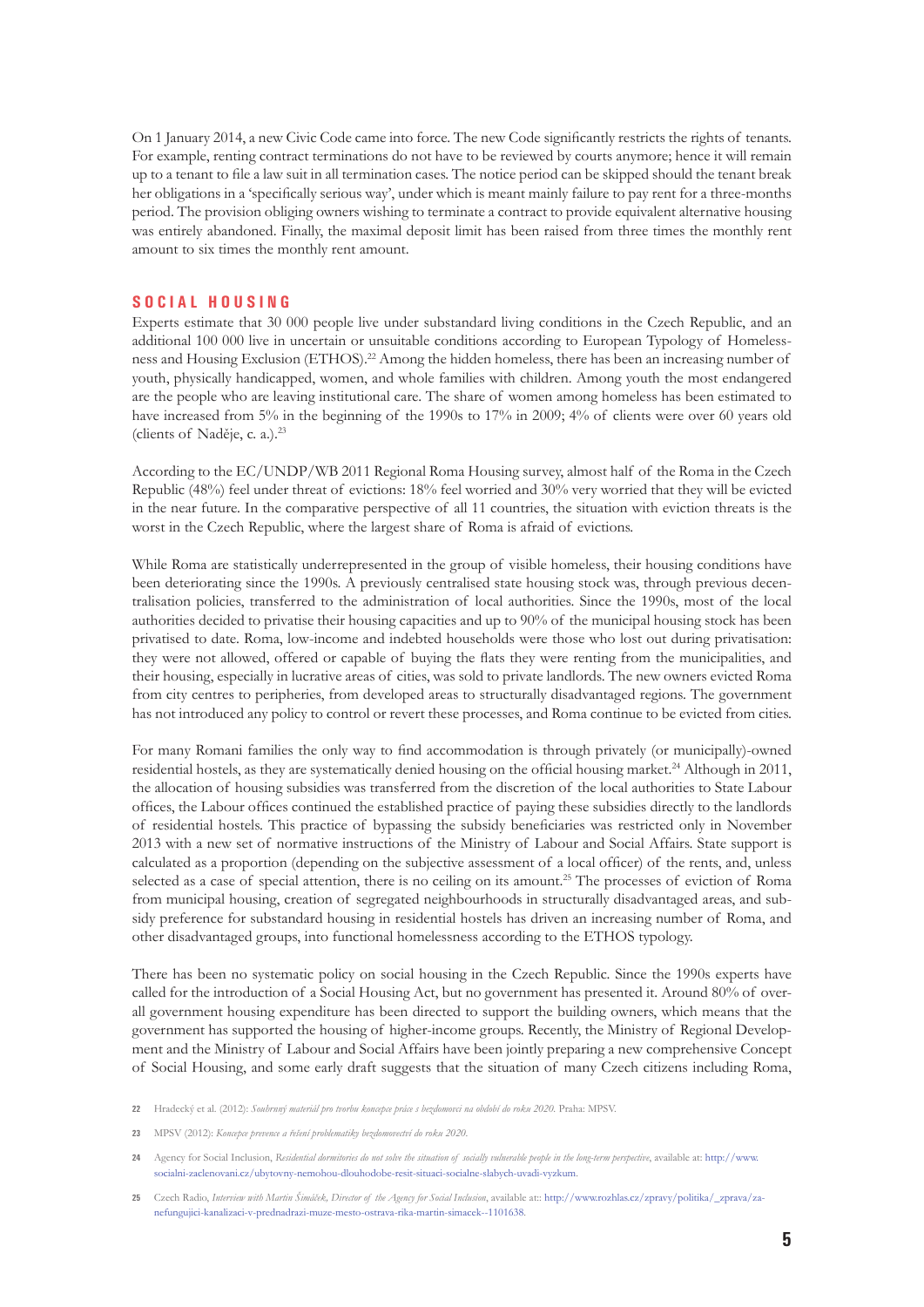who rely on state support in their housing, will deteriorate with this new policy. For example it wants to introduce social housing premises, in which several families would share a kitchen and other facilities, and further segregate people in housing emergency. The Concept should identify a specific group of people living under housing emergency, who would become eligible beneficiaries of state interventions. The way how the Concept eventually identifies this target group is, however, highly problematic; it excludes those households which ended up in the precarious situation "by their own activities". Such definition would not meet the Concept's aspiration of a "comprehensive social housing solution" as it would omit addressing a significant number of socially excluded households, and thus it would cause their conditions to further deteriorate. Following strong criticism from the side of civil society and the Government's Agency for Social Inclusion, the Ministry of Labour and Social Affairs has abandoned this particular definition of housing emergency. The same happened with the Concept in general as the two ministries were unable to defend proposed measures during the inter-ministerial reviews. The Concept thus eventually did not reach the level of government scrutiny. The newly-inaugurated government suggested that they will request the Concept's amendments.

Meanwhile, after the Czech Ombudsperson's criticism,<sup>26</sup> the new government requested a revision of the previously proposed amendment to the decree on minimal subsistence state assistance. The adoption of the proposed amendments would make a great number of families currently living in residential dormitories effectively homeless.

The current system of state housing subsidies does not facilitate access to the housing market for many vulnerable families. Moreover, it leads to residential segregation in low-quality and overpriced residential dormitories owned by private persons or municipalities. The living conditions in residential hostels often do not meet minimal housing and sanitation standards. Several people were asked to live in one room, and share kitchen and bathroom facilities; this all in inadequate-sanitation conditions.

Long-term provisional housing goes hand in hand with a poor system of education for Roma children. The lack of stable and decent housing with adequate privacy could have an even worse impact on the school attainment of Roma children, than the segregated system of special education. Without stable and calm housing, children lack psychological stability, have worse school attainment as a consequence and are less able to socialise.

## **Access to Education – Article 13**

Six years ago the European Court of Human Rights (ECHR) judgment in *D.H.v the Czech Republic,*27 which ruled that the country discriminated against Romani pupils by offering them inferior education in doubly-segregated schools, designed for pupils with intellectual disabilities and disproportionately attended by Roma. The Czech Republic has made very little progress in securing non-discriminatory access to education for Roma or children with disabilities since then. Romani children and other children determined to have intellectual disabilities continue to be trapped in a cycle of low-quality segregated education. The Czech government has failed to address the problem of discrimination against Romani pupils in education and has failed to establish an inclusive education system for all as a matter of priority, and it has not carried out the necessary systemic reform in order to comply with the *D.H.* decision. As a result, Romani pupils in practical and Roma-only schools and classes and pupils with disabilities in special or mainstream schools are re-living the same violations of their right to equal treatment in the field of education experienced by their parents and relatives.

#### **F a i l u r e t o e n s u r e e q u a l a cc e s s t o e d u c a t i o n f o r R o m a n i c h i l d r e n**

In the *D.H.* judgment, the ECHR noted "*with interest that the new legislation has abolished special schools and provides for children with special educational needs, including socially disadvantaged children, to be educated in ordinary schools*".28 In fact, this change has in many ways made things worse. In fact, this amounted to a rebranding exercise in 2005 through

**<sup>26</sup>** The Public Defender of Rights, Press release – the amendment of the minimal subsistence decree will even more deteriorate the lives of socially vulnerable people, available at: http://www.ochrance.cz/tiskove-zpravy/tiskove-zpravy-2014/novela-zakona-o-pomoci-v-hmotne-nouzi-socialni-situacilidi-jeste-zhorsi/#.Ut0l\_Z1On8w.facebook.

**<sup>27</sup>** European Court of Human Rights, *Case of D.H. and Others v. The Czech Republic*, 13 November 2007, available at: http://www.errc.org/cms/upload/ media/02/D1/m000002D1.pdf.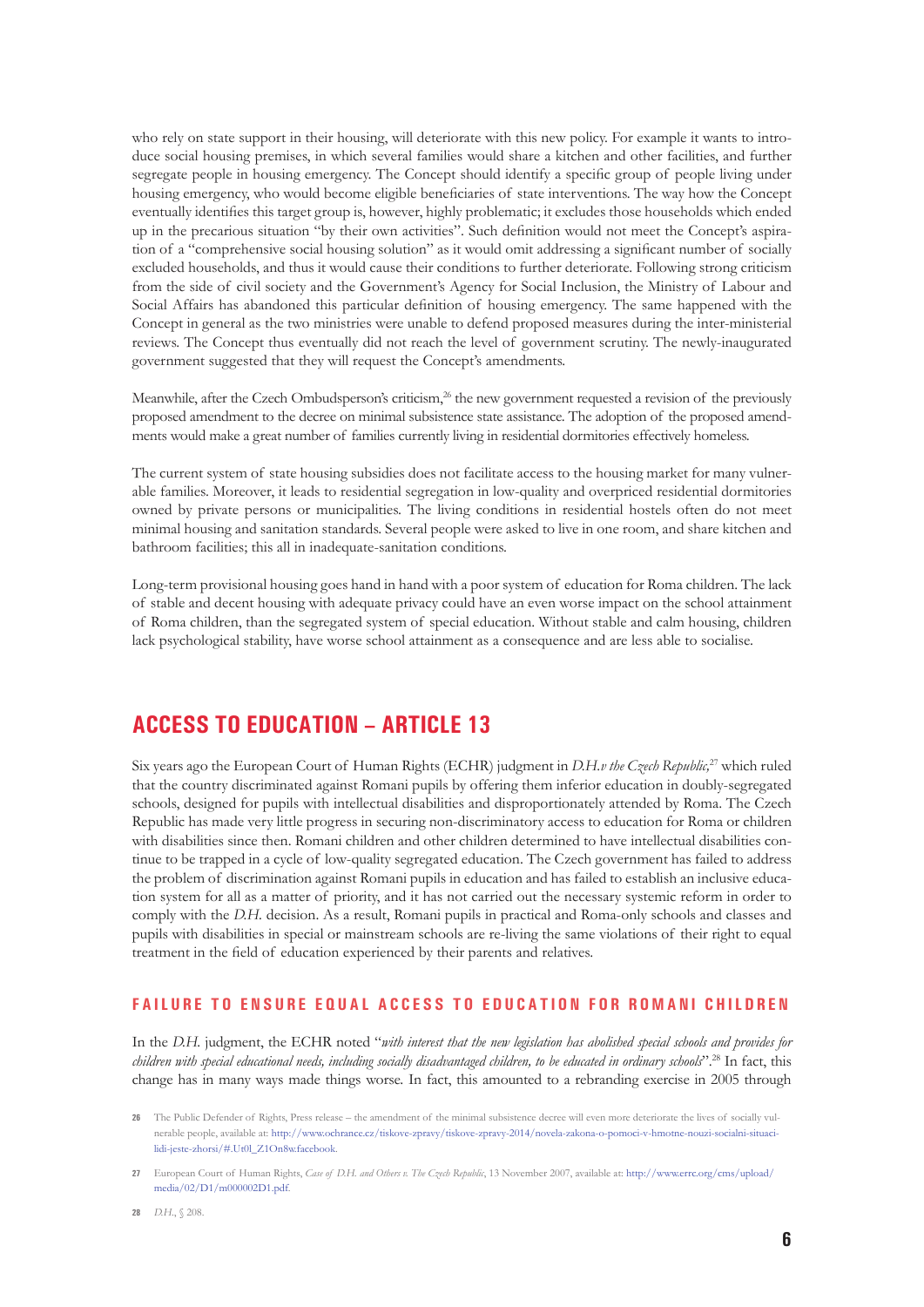which "special schools", designed for children with mild mental disabilities, were renamed "practical elementary schools" or mainstream elementary schools. This has failed to eradicate the system of inferior education which thousands of Romani pupils face on a daily basis. A great number of Romani pupils in both practical schools and segregated elementary schools continue to follow the curriculum for children with mild mental disabilities. All that the change in name has achieved is confusion; neither parents nor the Ministry of Education have a clear idea about the type and quality of education provided to Roma in various schools. The legislation governing the new system is impenetrable. Moreover, the use of the term 'practical school' has not been clearly defined by the Czech legislature; different laws, decrees and policies refer to the term with discrepancies.29 In other words, there is now even less legal certainty than there was under the system the ECHR condemned in *D.H.*

The Czech Republic adopted the National Action Plan on Inclusive Education (NAPIE) in March 2010,<sup>30</sup> to implement the ECHR judgment in the DH case. The Czech Republic has also developed a competing inclusive education plan amid a larger strategy for Roma generally. In September 2011, the Czech government approved the Strategy for the Fight against Social Exclusion 2011-2015*.* <sup>31</sup> However, until now, no targeted budget and schedule have been allocated to implement the NAPIE and Strategy, nor are they binding on any government department. Finally, in November 2012, the Czech government submitted a New Consolidated Action Plan to the Council of Europe's Committee of Ministers.<sup>32</sup> It remains unclear whether the new plan essentially replaces, or should be seen in addition to, the current NAPIE, nor how it relates to the Czech Strategy for Combating Social Exclusion 2011-2015.

Some of the measures indicated in the Action Plan have already been delayed or entirely neglected. The Czech government has pointed to the political instability which rocked the country in 2013 (the government fell in June, elections were held in October, and the new government, following a series of President's obstructions, were confirmed by the Parliament in late February 2014) as reason for this lack of movement on implementing the *D.H.* judgment. This, however, is a weak defence. Implementation of most measures under the Consolidated Action Plan did not require political action but rather a concerted effort by the Education Ministry to stick to the timetable and activities it proposed in 2012.<sup>33</sup> Meanwhile, although the phasing out of practical schools has been included in the Strategy and the Action Plan, the newly appointed Minister of Education made statements of having no intentions to close down practical schools;<sup>34</sup> for example, the Minister pointed out by closing down practical schools "we will not solve the problem. We have system of special and practical schools we should proudly promote in Europe".<sup>35</sup> Practical school will thus continue depriving children with disabilities and a great number of Romani children of their right to quality and equal education.

In July 2012, the Association of Psychological-Pedagogical Centres raised serious concerns over the accuracy and adequacy of the assessment practices within the process of enrolment into the practical education system when it comes to Romani pupils. They concluded that the most commonly used test (WISC III) does not adequately reflect the specific situation of Romani children. Although the Ministry of Education established a working group to review the objectivity and purpose of the assessment instruments, there have not been any changes in the use of the flawed tests and assessment instruments. Diagnostic centres thus continue segregating children based on the tools about which "well founded doubts" exist. No safeguards or guidance exist to ensure that these unreliable tests are no longer used**.** These tests, even if safeguarded and objectified, suggest

- **31** Agency for Social Inclusion, *Strategy for Combating Social Exclusion for the Period 2011-2015*.
- **32** Government of the Czech Republic, *Consolidated Action Plan for the Execution of the Judgment of the European Court of Human Rights in the Case of D.H. and Others v. The Czech Republic*, available at: https://wcd.coe.int/ViewDoc.jsp?id=1846711&Site=CM&BackColorInternet=DBDCF2&BackColorIntranet =FDC864&BackColorLogged=FDC864. Please, see the overview of the DH case documentation and developments since 2007 up today here: http:// www.errc.org/cikk.php?cikk=3559.
- **33** ERRC, OSJI, OSF Prague, COSIV, Submission to the Committee of Ministers, Council of Europe on the DH Case, November 2013, available at: http://www.errc.org/cms/upload/file/tenth-communication-to-the-committee-of-ministers-on-judgment-implementation-november-2013.pdf.
- **34** Parlamentni Listy.cz, *'Chladek: We welcome that Minister Fiala will not close down practical schools'*, 9 March, 2013, available at: http://www.parlamentnilisty.cz/ arena/politici-volicum/Chladek-Vitam-ze-ministr-Fiala-prakticke-skoly-rusit-nebude-264980; Idnes.cz, *'Schools lack conditions for promoting inclusion'*, 19 January, 2014, available at: http://zpravy.idnes.cz/skolam-chybi-podminky-na-inkluzi-d4n-/domaci.aspx?c=A131017\_164157\_domaci\_jj.
- **35** Idnes.cz, *'Schools lack conditions for promoting inclusion'*, 19 January, 2014, available at: http://zpravy.idnes.cz/skolam-chybi-podminky-na-inkluzi-d4n-/ domaci.aspx?c=A131017\_164157\_domaci\_jj.

**<sup>29</sup>** Public Defender of Rights, *Research of the Public Defender of Rights into the Question of Ethnic Composition of Pupils of Former Special Schools*, Brno, 2012, available at: http://www.ochrance.cz/fileadmin/user\_upload/DISKRIMINACE/Vyzkum/Vyzkum\_skoly-zprava.pdf.

**<sup>30</sup>** Ministry of Education, *National Plan for Inclusive Education,* 2010, available at: http://www.msmt.cz/socialni-programy/narodni-akcni-plan-inkluzivniho-vzdelavani.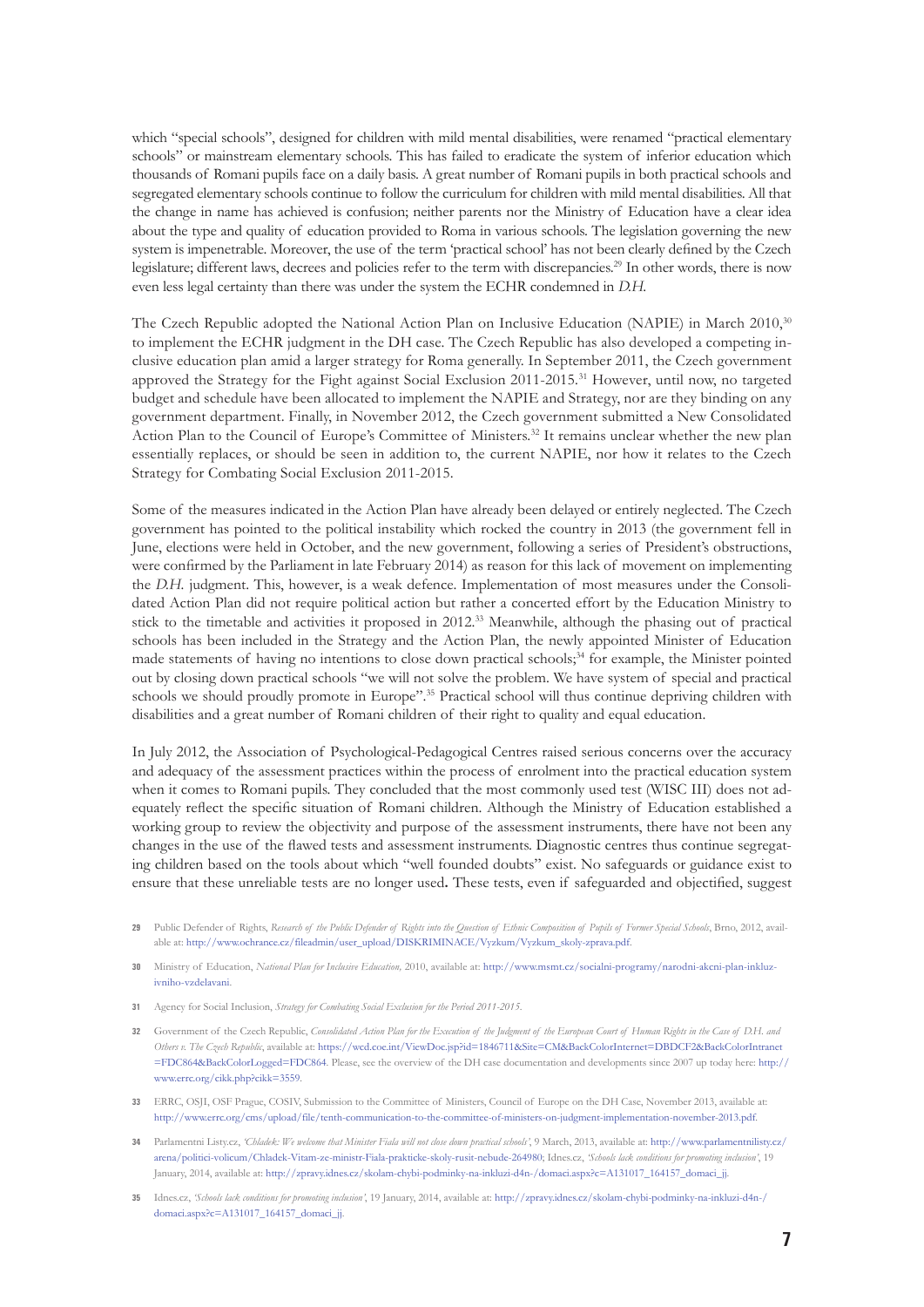that an actual disability can be a legitimate reason for segregating Romani children and perpetuate discrimination contrary to the UN Convention on the Rights of Persons with Disabilities (CPRD).

The Czech Ombudsperson research in 2012, which is considered by the broad coalition of experts to be the most representative out of six existing statistical surveys on the proportion of Romani children in practical education,36 highlighted that Romani children continue to be overrepresented in schools and classes designed for children with mild mental disabilities where they constitute around 35% of all children.<sup>37</sup> According to different estimates, 150,000 to 300,000 Roma live in the Czech Republic (1.4 to 2.8 per cent of the population),<sup>38</sup> so the proportion of Romani children in schools and classes designed for children with mental disabilities is more than 10-times higher.

Furthermore, the newest UNDP household survey emphasises that 17% of all Romani children between the ages of seven and 15 attend practical and special schools and 60% of these Romani children are placed in ethnically segregated special/practical schools with the majority of their schoolmates being Roma.39

The result is that the Czech Republic's education system is failing Romani children, with devastating consequences for their future. Substantial numbers of pupils do not finish elementary school, and only a very few of the graduates continue their education at secondary schools. This leads to restricted access to employment opportunities; further segregation in housing; deepening inequalities of living conditions, etc. The government's failure to act is affecting a new generation and will affect the whole of Czech society into the foreseeable future.

#### **FAILURE TO ENSURE EQUAL ACCESS TO EDUCATION FOR CHILDREN w i t h d i s a b i l i t i e s**

The Czech Government also continues to overlook the insufficient education of children with disabilities, which leads to a major violation of their right to equal access to education. The segregation of children with disabilities from the mainstream education system or failure to provide reasonable accommodation has longlasting consequences for their inclusion in society, leaving them marginalised and rendering them vulnerable.

The organisations making this submission firmly believe that the provision of inclusive education for all children should be a priority for the ICESCR Committee in conducting reviews of States parties to the Convention. We are encouraged by recent concluding observations of the Committee in respect of Denmark<sup>40</sup> and Iran41 in which the Committee called for the advancement of the right to inclusive education, and we invite the Committee to continue this approach in its review of the Czech Republic.

- **37** Public Defender of Rights, *Research of the Public Defender of Rights into the Question of Ethnic Composition of Pupils of Former Special Schools*, Brno, 2012, available at: http://www.ochrance.cz/fileadmin/user\_upload/DISKRIMINACE/Vyzkum/Vyzkum\_skoly-zprava.pdf
- **38** Minister for Human Rights, *The Roma Integration Concept 2010-2013*, available at: http://ec.europa.eu/justice/discrimination/files/roma\_czech\_republic\_strategy\_en.pdf . See also European Commission, An EC *Framework for National Roma Integration Strategies' Annex*: available at: http://eur-lex.europa. eu/LexUriServ/LexUriServ.do?uri=COM:2011:0173:FIN:EN:PDF.
- **39** UNDP, *Roma Education in Comparative Perspective*, 2012, pp. 67-68.

**36** Romani children in (former) special schools - statistical evidence:

- **40** Committee on Economic, Social and Cultural Rights, Concluding observations of Committee: Denmark, E/C.12/DNK/CO/5.
- **41** Committee on Economic, Social and Cultural Rights, Concluding observations of Committee: Iran, E/C.12/IRN/2.

Ministry of Education 2009a: Education Paths and Education Chances of Roma Pupils in Elementary Schools in the Neighbourhood of Socially Excluded Localities: Half of the monitored schools had more than 50 per cent of Romani pupils. Ministry of Education 2009b: Analysis of An individual teacher's approach to the Pupils with Special Educational Needs: The monitored schools had more than 44 per cent Roma pupils. Institute for Information in Education 2009: Monitoring of the General Education Program (RVP), Prague, Institute for Information in Education: The monitored schools had more than 35 per cent Roma pupils. Czech School Inspectorate 2010: General Information from the Thematic Inspection in the Former Special Schools, Prague, Czech School Inspectorate: The monitored schools had more than 35 per cent Roma pupils. Public Defender of Rights 2012: Research of the Public Defender of Rights into the Question of Ethnic Composition of Pupils of Former Special Schools, Brno, Public Defender of Rights: The monitored schools had more than 32 per cent Roma pupils. Czech School Inspectorate 2012: Thematic Report on the Progress in Transformation of Former Special School in the School Year 2011/2012: 26.4 per cent of the pupils were Roma. This methodological validity of the survey has been challenged by the Public Defender of Rights and ERRC. Czech School Inspectorate 2013: The CSI Annual Survey found that Romani children represent 28% all children taught practical curricula. The survey and its methodology have not been made public; the reservations prevails about the methodology, validity and representativeness of this survey.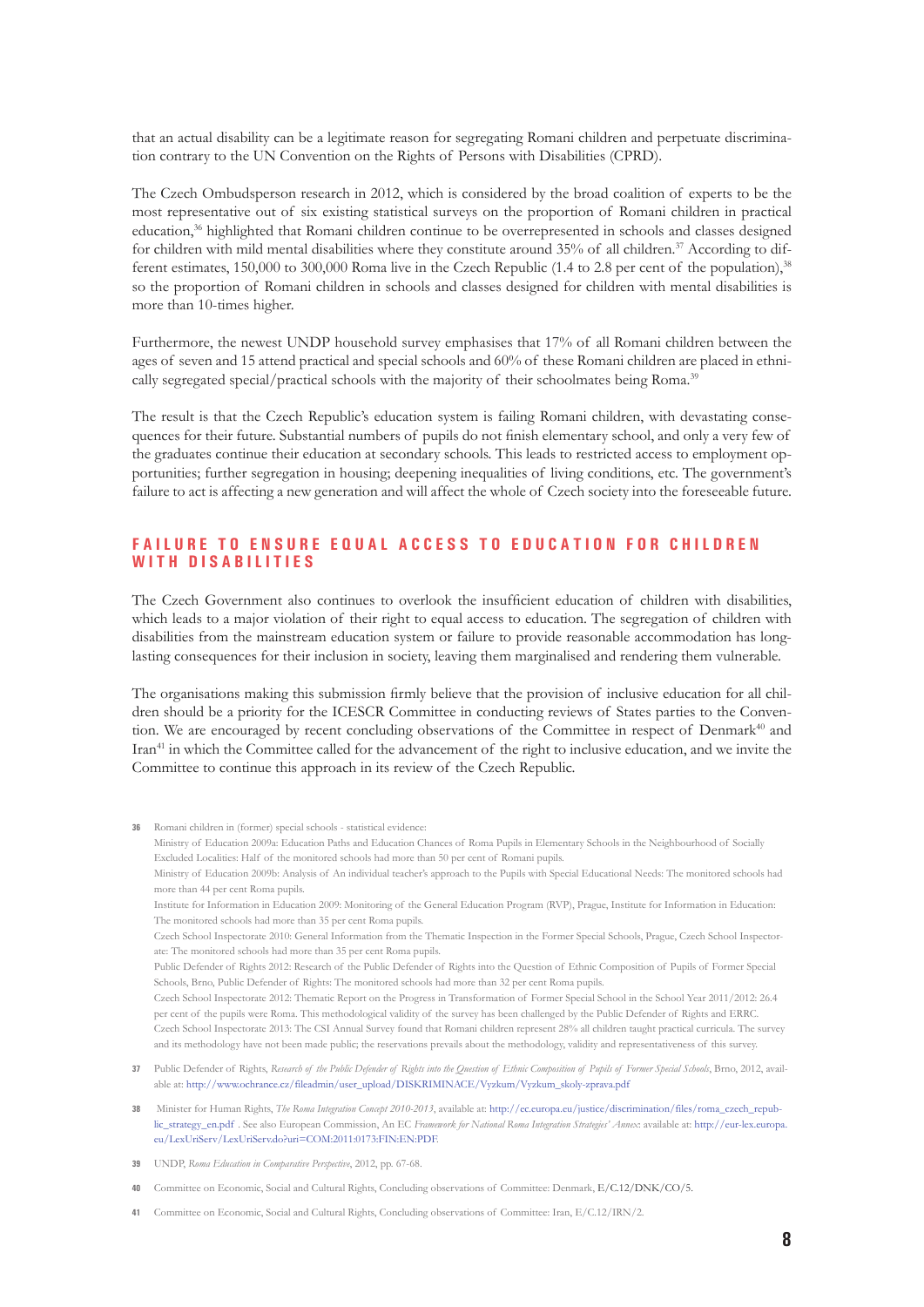Further, the submission references recommendations set out by the UN Committee on the Rights of the Child with regards to inclusive education during the Third and Fourth Periodic Review of the Czech Republic in 2011.<sup>42</sup> We encourage the Committee to reiterate the recommendations within the State's ICESCR obligations, and continue to place a high priority on the right to inclusive education.

We further urge the Committee to review the Czech Republic's compliance with the Covenant in a manner consistent with and supportive of the CRPD, which the Czech Republic ratified in 2009. The CRPD sets out the most comprehensive standards on the human rights of persons with disabilities, and the most up-to-date articulation of the right to inclusive education for all children under Article 24.

In the Czech Republic, segregated schooling for children with intellectual or psycho-social (mental health) disabilities remains widespread. According to the Czech Ombudsman, one of the reasons for this is that there is "insufficient legal regulation of integrated education of pupils with special educational needs" in the country. 43

The Education Act (2005)<sup>44</sup> still allows for segregated education and does not encourage the establishment of measures for inclusive education for all children or provide for individualised support and reasonable accommodation for children with disabilities. The Act provides for "individual integration", which however can take place not only in mainstream, but in special schools as well. In addition, there is no disaggregated data available on the number of children with disabilities placed in segregated educational facilities.

The National Framework Education Programme (FEP) that was instituted through the Education Act, administers two separate school systems that differentiate children with mental disabilities from their non-disabled peers. The FEP specifies that the reduced curriculum in these settings offers significantly fewer hours of tuition in maths, sciences, languages and communication, with far greater focus on "work" skills and physical education than for children who follow the mainstream curriculum. Students in special settings will have fewer chances to access higher education or the open labour market. In such a context, they are made to believe at an early age that they can be labelled as inferior and discriminated against because of their disability or ethnicity.

The two streams of education are independently administered and funded. Mainstream schools are run and financed by municipalities and special schools by regional authorities. Mainstream schools are not resourced, funded or equipped to provide an inclusive education for all children and can reject children with disabilities on the basis of insufficient capacity or resources.<sup>45</sup> In particular, children with disabilities can be lawfully refused admission if the school claims they have no capacity to offer entrance to any new students. Schools often claim they are on full capacity so as to be able to turn down children with disabilities.

In his annual report for the Government from January 2014, the Ombudsperson recognised the failure of the state to ensure equal access to education for children with disabilities in primary education. Within his mandate he has dealt with numerous complaints of parents of children with disabilities educated in mainstream schools, who have been denied the right to reasonable accommodation by means of a pedagogical assistant. The regional authority is responsible for financing the salary of a pedagogical assistant, but there are no clear criteria and the decision-making of the regional authority on the extent of the support for school is arbitrary. This leads to a situation where the parents must co-finance or fully finance the salary of the assistant despite the fact that by law provision of reasonable accommodation in primary education is free of cost. According to the Ombudsman, this amounts to indirect discrimination.

It is clear that the Czech government has failed to take adequate steps to ensure that all children can benefit from an inclusive education. It is our opinion that the Czech government must now take firm action to enshrine the right to inclusive education in law, ensuring that support for children with a variety of disabilities are provided as a matter of right. Indeed, the segregation of children with disabilities at such an early age through the education system perpetuates the social segregation of people with disabilities throughout society, often condemning them to lifelong institutionalisation and is in conflict with Article 19 of the UN Convention on the Rights of Persons with Disabilities.

**<sup>42</sup>** Committee on the Rights of the Child, Concluding Observations of Committee: Czech Republic, June 2011, CRC/C/CZE/CE/3-4. 4 August 2011, available at: http://www2.ohchr.org/english/bodies/crc/crcs57.htm.

**<sup>43</sup>** Public Defender of Rights, Annual Report on the Activities of the Public Defender of Rights 2012, 2013.

**<sup>44</sup>** Act No. 561/2004 Coll., Education Act.

**<sup>45</sup>** Report by Nils Muižnieks Commissioner for Human Rights of the Council of Europe, following his visit to the Czech Republic from 12 to 15 November 2012. CommDH(2013)1, 21 February 2013, available at: https://wcd.coe.int/ViewDoc.jsp?id=2030637, para 114.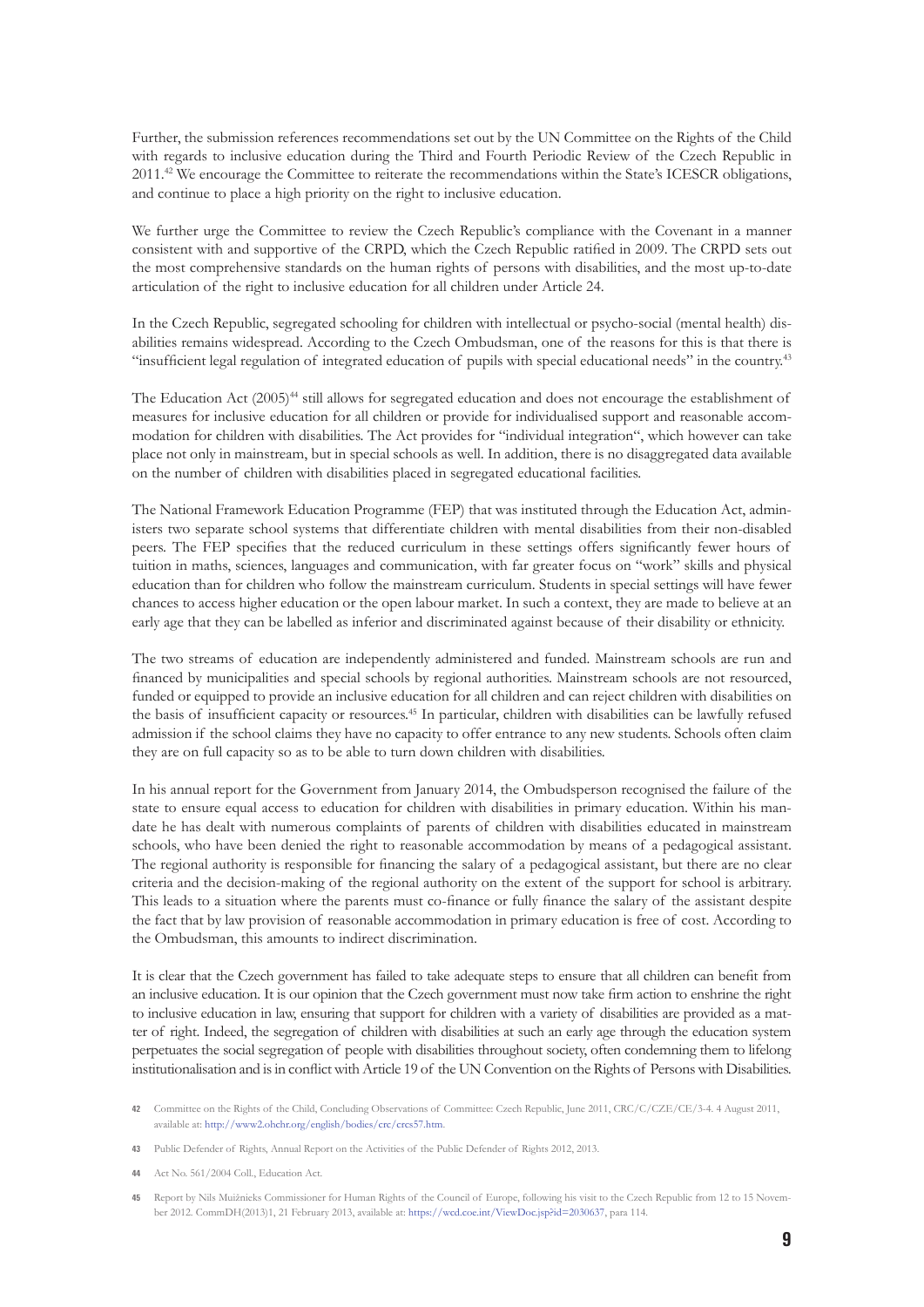The Czech government should take steps to end the two-track education system, ensuring that all education services for children are provided through one national framework which guarantees inclusive education for all children, regardless of their disability or ethnicity. In addition, parents and guardians must be provided with the right to obtain support services for their child, and to challenge any denial of such supports in person.

# **RECOMMENDATIONS**

#### **H o u s i n g :**

- The ERRC and the Platform for Social Housing make the following recommendations to the Czech government:
- Stop forcibly evicting Roma;
- Ensure that any evictions that do take place are a means of last resort, and are carried out in accordance with both national and international law, including ensuring that those evicted have access to effective remedies against forced eviction;
- low No longer consider dormitories as an adequate housing solution, and engage meaningfully with representatives of the Roma community and local NGOs actively to seek solutions that fully satisfy the right to adequate housing;
- Introduce adequate social housing policies without further delay, namely:
	- adopt legal provisions for social housing, which would detail the role of the state and municipalities, target groups and minimal standards of social housing
	- ensure funding schemes for the provision, reconstruction or construction of new social housing premises, in adequate scale and under the conditions which would meet expectations of municipalities and civil society
	- $\blacksquare$  introduce measures aimed at preventing the loss of eligibility for social housing
	- test the use of socially-innovative measures, specifically housing-led approaches, social rent agencies and programmes of housing first in the context of the Czech Republic
	- $\blacksquare$  introduce eligibility criteria that could be met by vulnerable Roma

#### **E d u c a t i o n :**

- The ERRC, MDAC and the LIGA make the following recommendations to the Ministry of Education/ Government of the Czech Republic:
- Fully and without further delay implement the new Consolidated Action Plan for the Execution of the D.H. Judgement. Make sure that the plan timelines and indicators for achieving inclusive education are respected, and link its implementation to a clear, secure funding source;
- Take concrete and targeted steps to implement the revised NAPIE and the Strategy for Combating Social Exclusion 2010-2015;
- Make available the necessary human and other resources, including the resources from European Union (EU) Structural Funds, for the effective implementation and monitoring of the NAPIE, the Strategy and other desegregation measures;
- Immediately adopt a moratorium on placements of Romani children in schools and classes for pupils with "mild mental disabilities" and undertake a comprehensive review of the system to ensure compliance with international and regional standards on education and non-discrimination, at all times ensuring the best interests of the child;